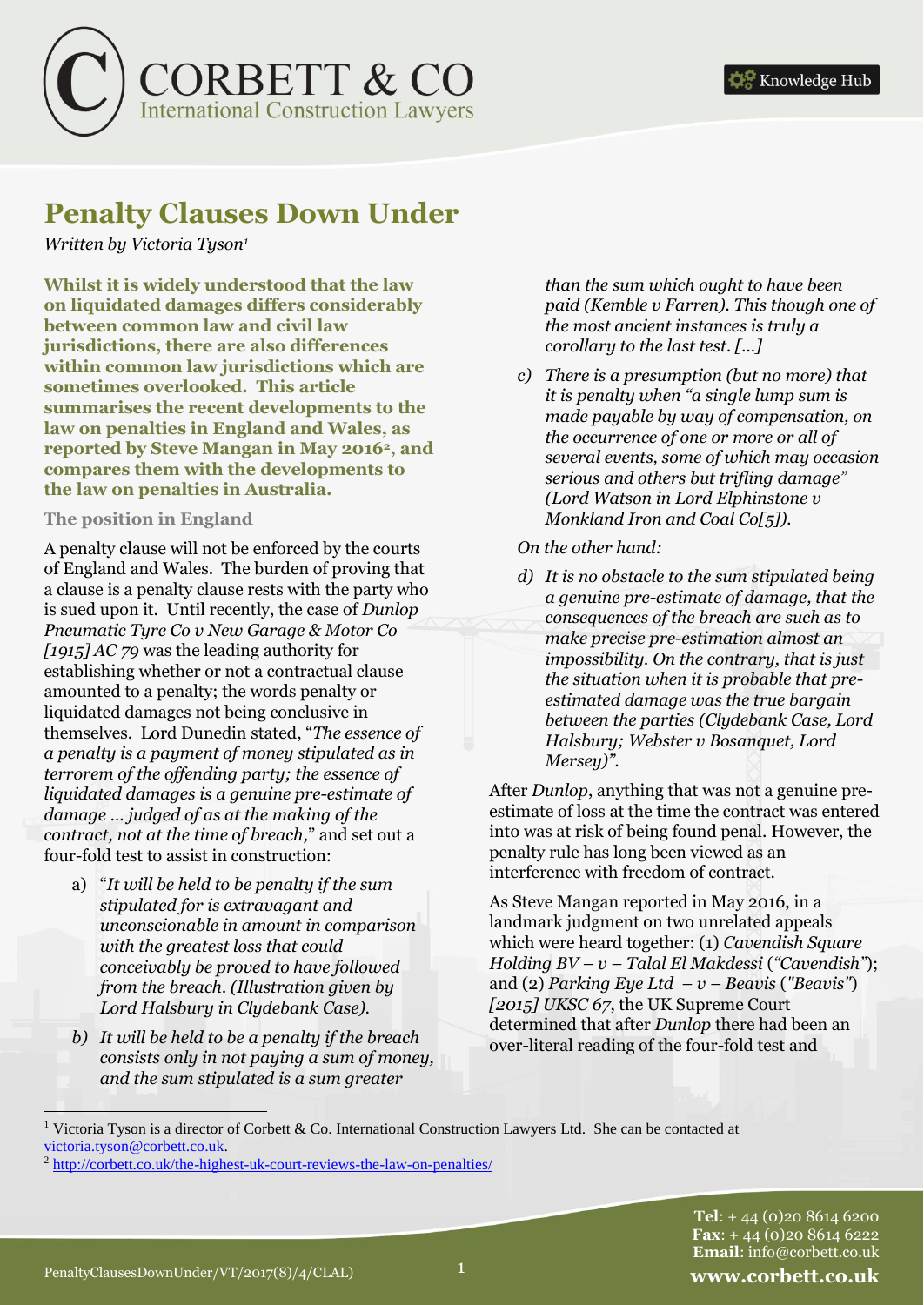

therefore re-formulated the test. Under this more flexible test, a penalty is now to be regarded as:

*"a secondary obligation which imposes a detriment on the contract-breaker out of all proportion to any legitimate interest of the innocent party in the enforcement of the primary obligation."*

When considering a clause seeking to apply delay damages for breach of an obligation to complete within the time for completion for the works the key questions to ask are:

- o Does the obligation imposed amount to a *"secondary obligation"*? A secondary obligation being an obligation that is dependent upon another obligation which is the primary obligation. For example, the Contractor's primary obligation may be to complete the works on time, and the Contractor's secondary obligation to pay delay damages in the event that he has failed to complete on time. Note: it does not need to be an obligation to pay money, but it will be the most common scenario.
- o Does the innocent party have a "*legitimate*" interest in the enforcement of the "*primary obligation*"? For example, does the Employer have good reason to require that the works are completed on time or a good reason to properly manage escalating project costs?

This change of approach means that much less emphasis is now put on whether or not the clause is a deterrent (in Latin, *in terrorem*) or whether the amount of delay damages is a genuine pre-estimate of loss. More weight is given to the freedom of the parties to contract.

For those drafting contracts this will mean that the protection previously afforded to the Employer in making a genuine pre-estimate of loss at the time of contract will no longer apply. Now, if the obligation to pay delay damages is out of proportion to the

obligation to complete within the time for completion for the works, the obligation to pay delay damages may be penal even if, at the time of contract, the delay damages arrived upon were a genuine pre-estimate of loss.

# **The position in Australia**

There have been significant developments to the law on penalties in Australia too. Australia has traditionally followed the *Dunlop* test but this has been reconsidered as can be seen in *Andrews v Australia and New Zealand Banking Group Ltd*. which became *Paciocco v Australia and New Zealand Banking Group Ltd*. The case was brought as a representative action by approximately 38,000 customers of the Bank, alleging that certain credit card fees charged by the Bank were penalties, and were therefore void or unenforceable. The proceedings were initially led by Mr Andrews (later by Mr Paciocco), and was instituted in the Federal Court of Australia. The case was the subject of five separate court hearings:

#### 1. The Federal Court (2011)<sup>3</sup>

It was initially heard in the Federal Court. Mr Andrews contended that the fees were void or unenforceable as a penalty because they, (i) were not a genuine pre-estimate of loss, (ii) substantially exceeded that which would be recoverable as general damages for breach of contract, and (ii) were extravagant or unconscionable in amount in comparison with the greatest loss that could conceivably be proved to have followed from the breach. The Bank admitted that the fees were not a genuine pre-estimate of loss but disputed the other allegations.

The judge (Gordon J) held that the late payment fees<sup>4</sup> were capable of being characterised as a penalty because they were imposed as a direct result of Mr Andrew's breach, namely his failure to pay the minimum monthly payment within 28 days

<sup>3</sup> [2011] 211 FCA 1376

<sup>&</sup>lt;sup>4</sup> In essence, a customer was charged a late penalty fee on his or her credit card account if he or she had not paid the

minimum monthly payment within 28 days of the statement date.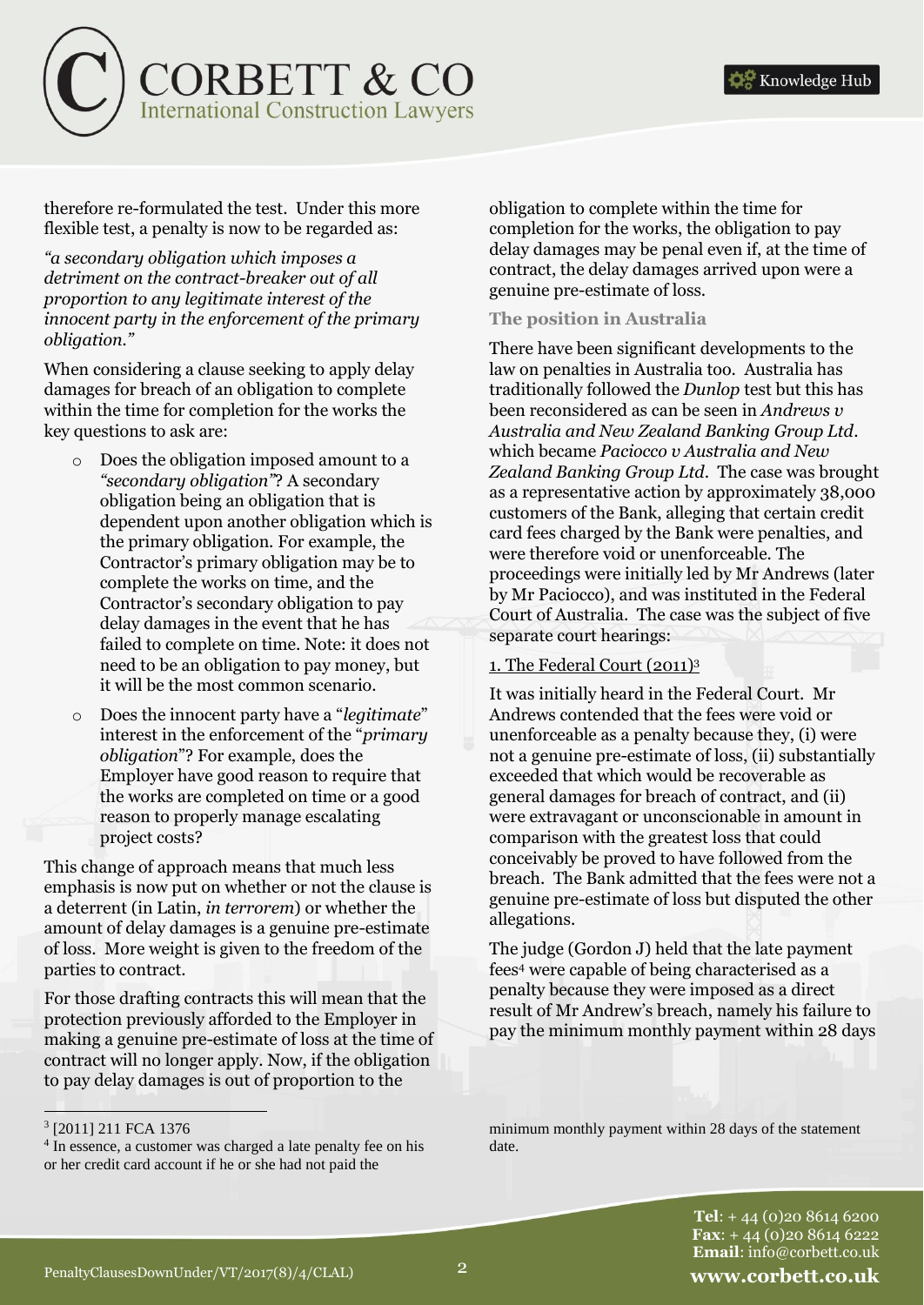

of the statement date<sup>5</sup> . However, other fees (such as honour, dishonour, non-payment and overlimit fees) which were not incurred as a result of a breach of contract by the customer (because, for example, they needed authorisation by the Bank) were not found to be penalties.

#### 2. The High Court (2012)<sup>6</sup>

The decision regarding the honour, dishonour, non-payment and overlimit fees was appealed to the High Court who found that such fees were capable of being characterised as penalties in the absence of a breach of contract, but declined to decide whether the fees were, in fact, penalties.

The High Court held that, "*In general terms, a stipulation prima facie imposes a penalty on a party ("the first party") if, as a matter of substance, it is collateral (or accessory) to a primary stipulation in favour of a second party and this collateral stipulation, upon the failure of the primary stipulation, imposes upon the first party an additional detriment, the penalty, to the benefit of the second party. In that sense, the collateral or accessory stipulation is described as being in the nature of a security for and in terrorem of the satisfaction of the primary stipulation. If compensation can be made to the second party for the prejudice suffered by failure of the primary stipulation, the collateral stipulation and the penalty are enforced only to the extent of that compensation. The first party is relieved to that degree from liability to satisfy the collateral stipulation."*

The High Court continued*, "It should be noted that the primary stipulation may be the occurrence or non-occurrence of an event which need not be the payment of money. Further, the penalty imposed upon the first party upon failure of the primary stipulation need not be a requirement to pay to the second party a sum of money.*"

Importantly, the High Court concluded that there subsisted, independently of the common law rule, an equitable jurisdiction to relieve against any sufficiently onerous clause which was conditional upon a failure to observe some other clause, whether or not that failure was a breach of contract. This equitable doctrine against penalties had not "*withered on the vine*".

The decision was perceived to be a radical expansion of the rules on penalties set out in *Dunlop*, and was widely criticised for its a lack of adequate reasoning for the departure from *Dunlop* and the failure to consider the effect the decision might have on future commercial contracts. It was expressly criticised by the Supreme Court in *Cavendish*.

#### 3. The Federal Court (2014)<sup>7</sup>

The case was remitted back to the Federal Court with a different representative applicant - Mr Paciocco and one of his companies Speedy Development Group Pty Ltd. The pleadings were constructed slightly differently to those in the initial proceedings. Mr Paciocco alleged that the late payment fees and other fees constituted penalties at common law and in equity.

The judge (Gordon J again) found that the late payment fees constituted a penalty at common law and a penalty in equity, i.e. "*That collateral stipulation, upon failure of the primary stipulation, imposed upon the customer and additional detriment in the nature of a security for, and in terrorem of, the satisfaction of the primary stipulation which was extravagant, exorbitant and unconscionable*." Gordon J's reasoning as to the penal nature of the late payment fees included the following:

o The fees were extravagant and unconscionable within rule 4(a) of *Dunlop*. Based on the expert evidence, Gordon J decided that the loss to the bank was no

beyond that previously agreed and for the increased risk of default in repayment of the amounts borrowed. 6 [2012] HCA 30 7 [2014] FCA 35

> **Tel**: + 44 (0)20 8614 6200 **Fax**: + 44 (0)20 8614 6222 **Email**: info@corbett.co.uk

<sup>&</sup>lt;sup>5</sup> She rejected the Bank's arguments that late payment fees were charged by the Bank as part of the operation of the account for the credit extended to the customer for a period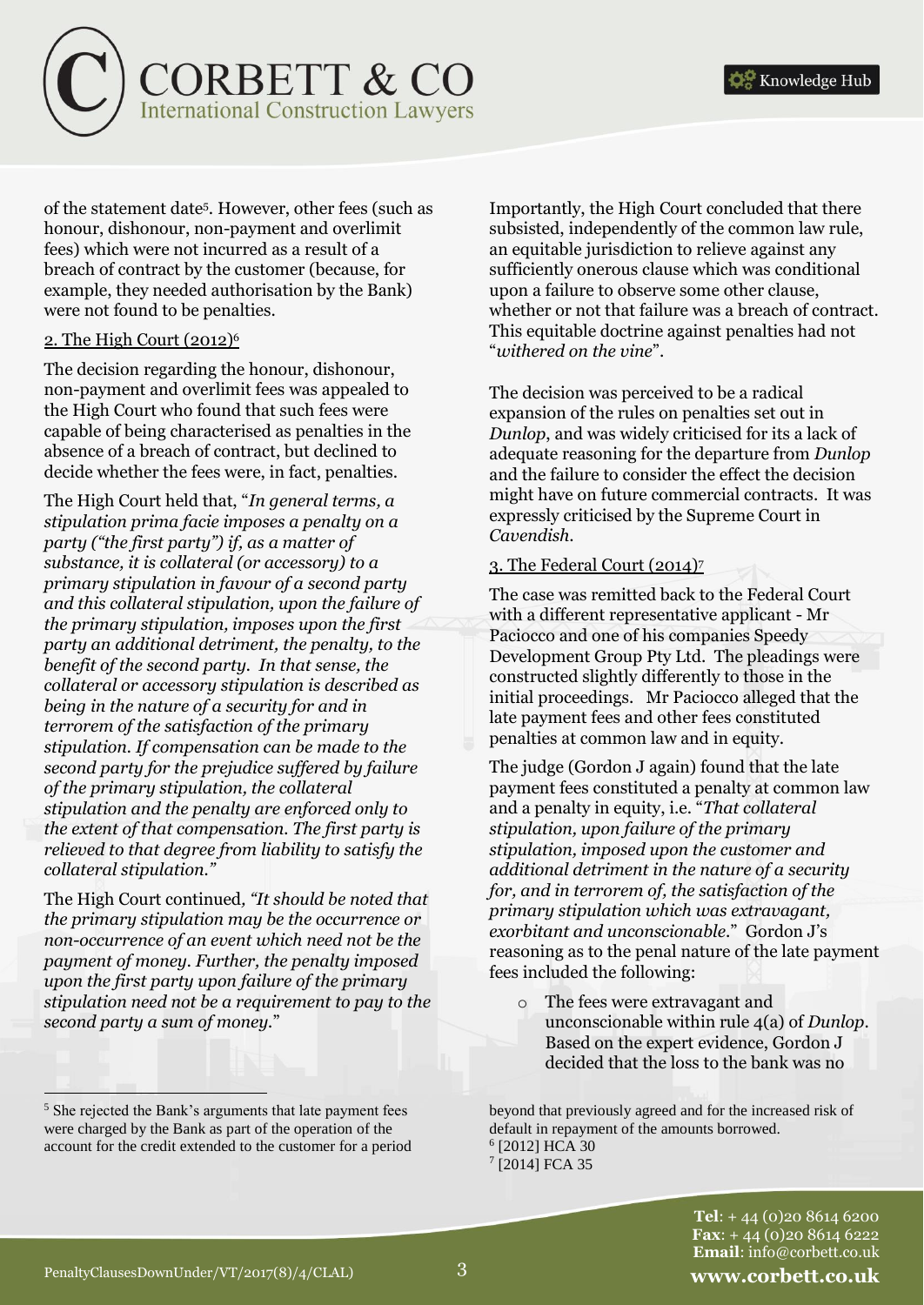

more than \$3 and in some instances as low as \$0.50. Given the late payment fees were either \$20 or \$35 it followed that the fee was vastly greater than the loss.

- The first part of the rule 4(b) in *Dunlop* applied because the breach consisted only of not paying a sum of money.
- The second part of the 4(b) rule in *Dunlop* applied because the sum stipulated was greater than that which ought to have been paid, i.e. the fees were extravagant and unconscionable pursuant to rule 4(a) in *Dunlop*.
- o There was a rebuttable presumption that the obligation to pay late payment fees was penal where there is "*a single lump sum…made payable by way of compensation, on the occurrence of one or more or all of several events, some of which may occasion serious and others but trifling damage*" - rule 4(c) in *Dunlop*.
- The Bank admitted that the late payment fee was not calculated by reference to a sum that would have been recoverable as general damages, i.e. it was not a genuine preestimate of loss.
- o The Bank was entitled to (and did) charge interest on the outstanding amount, which supported the conclusion that the obligation to pay late payment fees was penal.

The honour, dishonour, non-payment or overlimit fees charged by the Bank were held to be of a different nature and did not constitute a penalty at common law or a penalty in equity. The liability to pay each of those fees was not contingent upon a breach of contract nor collateral (or accessory) to a primary stipulation in favour of the Bank.

#### 4. The Full Federal Court (2015)<sup>8</sup>

The Bank appealed the decision that the late payment fees were penalties and Mr Paciocco and his company appealed the decision that the honour, dishonour, non-payment and overlimit fees were

not penalties. The Bank's appeal was successful and the Full Federal Court held that the late payment fees did not amount to a penalty. Mr Paciocco's appeal was unsuccessful, and the Full Federal Court upheld Gordon J's findings with respect to the other fees.

The Full Federal Court emphasised that the dichotomy between [97] "*a penalty*" and "*a genuine pre-estimate of loss*" (as set out in *Dunlop*) is still "*central to the operation of the penalty doctrine*". It stated [25], *"…if extravagance and unconscionability, on the one hand, and a genuine pre-estimate, on the other, are to operate as the relevant universe of discourse, the latter must be a descriptive phrase used to explain a sum paid upon breach of a term or pursuant to a collateral stipulation upon the failure of the primary stipulation that is not extravagant and not out of all proportion to the compensation for the breach or failure of the stipulation. The penal character of the provision is derived from the extravagance of the relationship between the payment and the loss capable of compensation*".

Chief Justice Alsop (with whom the other judges agreed) said it was necessary to decide whether a fee was extravagant and unconscionable (rule 4(a) in *Dunlop*) before deciding whether the fee, in fact, exceeded the loss. The analysis should be forwardlooking, and should assess whether the party imposing the fee had a legitimate interest in the performance. Mr Reagan (Mr Paciocco's expert) had been instructed to consider what damage Mr Paciocco's breach had actually caused, which was irrelevant as to a prospective enquiry as to whether the fee was extravagant and unconscionable.

Mr Inglis (the Bank's expert) had been instructed to consider what could possibly be the greatest loss or damage that could arise by some breach of the term in question, as a means of assessing the proper protection for the Bank's interest in the due performance of the obligation, which was in accordance with a prospective enquiry as to extravagance and unconscionability.

 8 [2015] FCAFC 50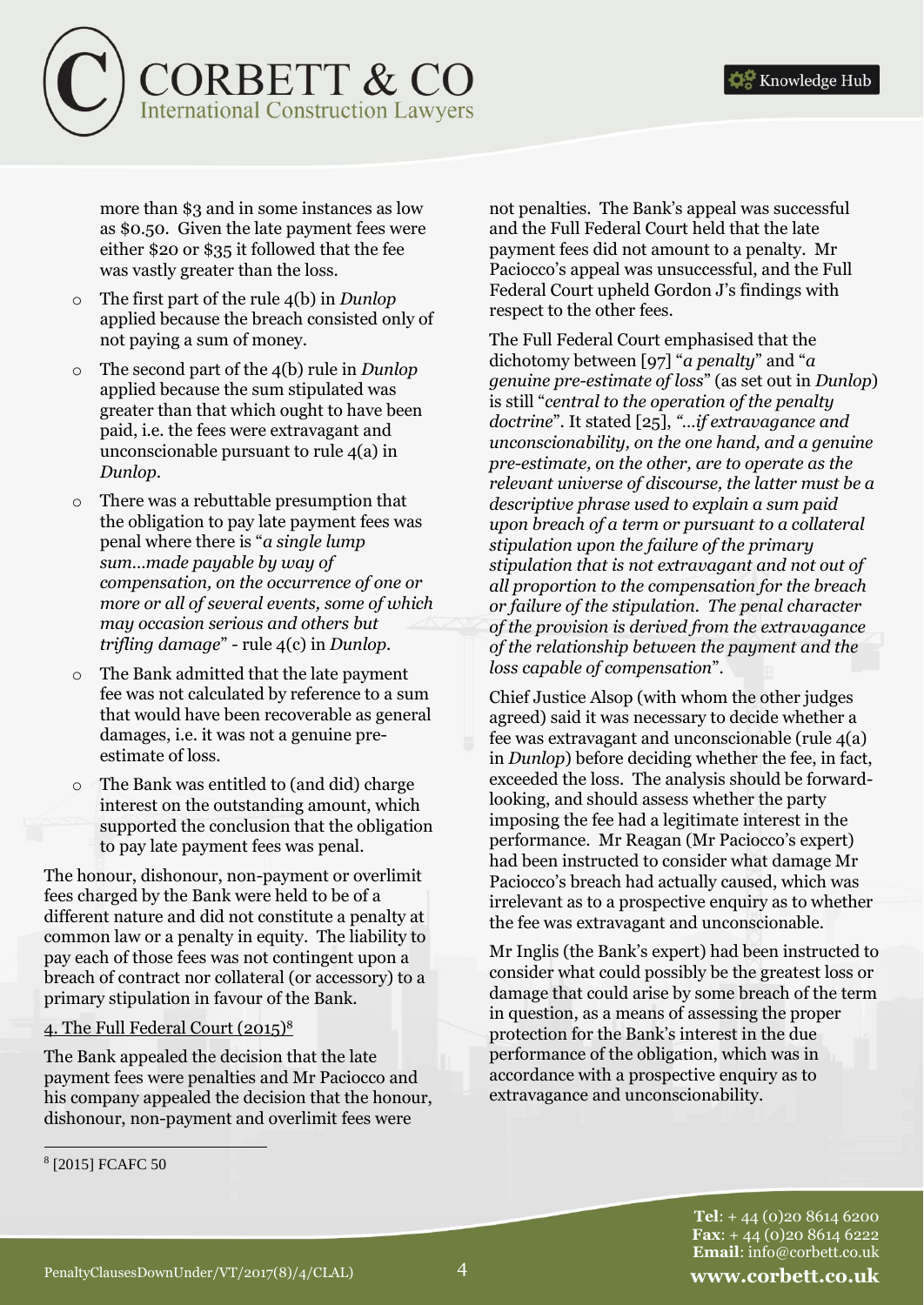

Gordon J had had erred in preferring the analysis of actual loss caused by the breaches when the correct approach "*Was founded upon the need to show, by an ex ante analysis at the time of entry into the contract, that the stipulation was extravagant and unconscionable in comparison with the greatest loss that could conceivably be proved to follow from such breach*". The Full Federal Court preferred the forward-looking analysis of Mr Inglis which did not demonstrate the fees to be extravagant, unconscionable or exorbitant.

The Court found that the fact that a clause fell within rule 4(b) of *Dunlop* was not decisive, and did not alter the onus of proof. In any event, the late payment fee did not fall within rule 4(b) of *Dunlop* because the late payment fees were not necessarily a demand for payment of a larger sum upon failure to pay a smaller sum. Whilst the late payment fee might have fallen within rule 4(c) of *Dunlop*, it was incorrect to consider the actual damage flowing from the breach.

# 5. The High Court (2016)<sup>9</sup>

Special leave to appeal the decision on the late payment fees in the High Court was granted. A High Court majority (4 to 1) upheld the Full Federal Court decision and found that Mr Paciocco had not proved that late payment fees amounted to a penalty. The late payment fees did not amount to a penalty, notwithstanding that it did not represent a genuine pre-estimate of the loss that might have been caused by a particular breach by a particular customer or that the costs actually incurred by the Bank as a result of a particular late payment were relatively small. "*The fact that those categories of costs could not be recovered in an action for damages did not alter that conclusion. Further, neither the fact that the late payment fees were not genuine pre-estimates damage not the fact that the amounts charged were not disproportionate to the actual loss suffered by itself rendered the late payment fees penalties*".<sup>10</sup>

9 [2016] HCA 28

The decision did not displace the principles articulated in the 2012 *Andrews* High Court decision, notably the correctness of the application of the penalty rule to both breach of contract at law and in equity. In responding to criticism of the Supreme Court in *Cavendish* that Andrews represented a significant departure of the doctrine of penalties, Gageler J remarked, "*the statement is wrong and appears to be based on a misunderstanding of Andrews*."

#### **Summary**

In summary, these proceedings mean that in Australia:

- o a clause is more likely to be a penalty under Australia law than under English law;
- o breach of contract is not required (unlike the position under English law);
- o legitimate interests will extend beyond monetary interests;
- o the words "*extravagant and unconscionable*", and "*exorbitant*" must be determined by reference to the circumstances of each case. It is not enough that a sum lacks proportion; it must be out of all proportion to any legitimate interest of the innocent party to the enforcement of the primary obligation.

In *Grocon Construction (Qld) Pty Ltd v Juniper Developer No. 2 Pty Ltd*. *[2015] QSC 102* the Supreme Court of Queensland held that a liquidated damages clause was not a penalty where the obligation to pay liquidated damages depended solely upon the failure to achieve Practical Completion by the Date for Practical Completion because this was a breach of a single obligation notwithstanding that it may be consequential on a number of other minor breaches, and the loss suffered by the Employer for this breach was not disproportionate to the amount of the liquidated damages. The case was distinguished from

<sup>10</sup> The High Court also found that the late payment fees did not contravene statutory prohibitions against unconscionable conduct, unjust transactions and unfair contract terms.